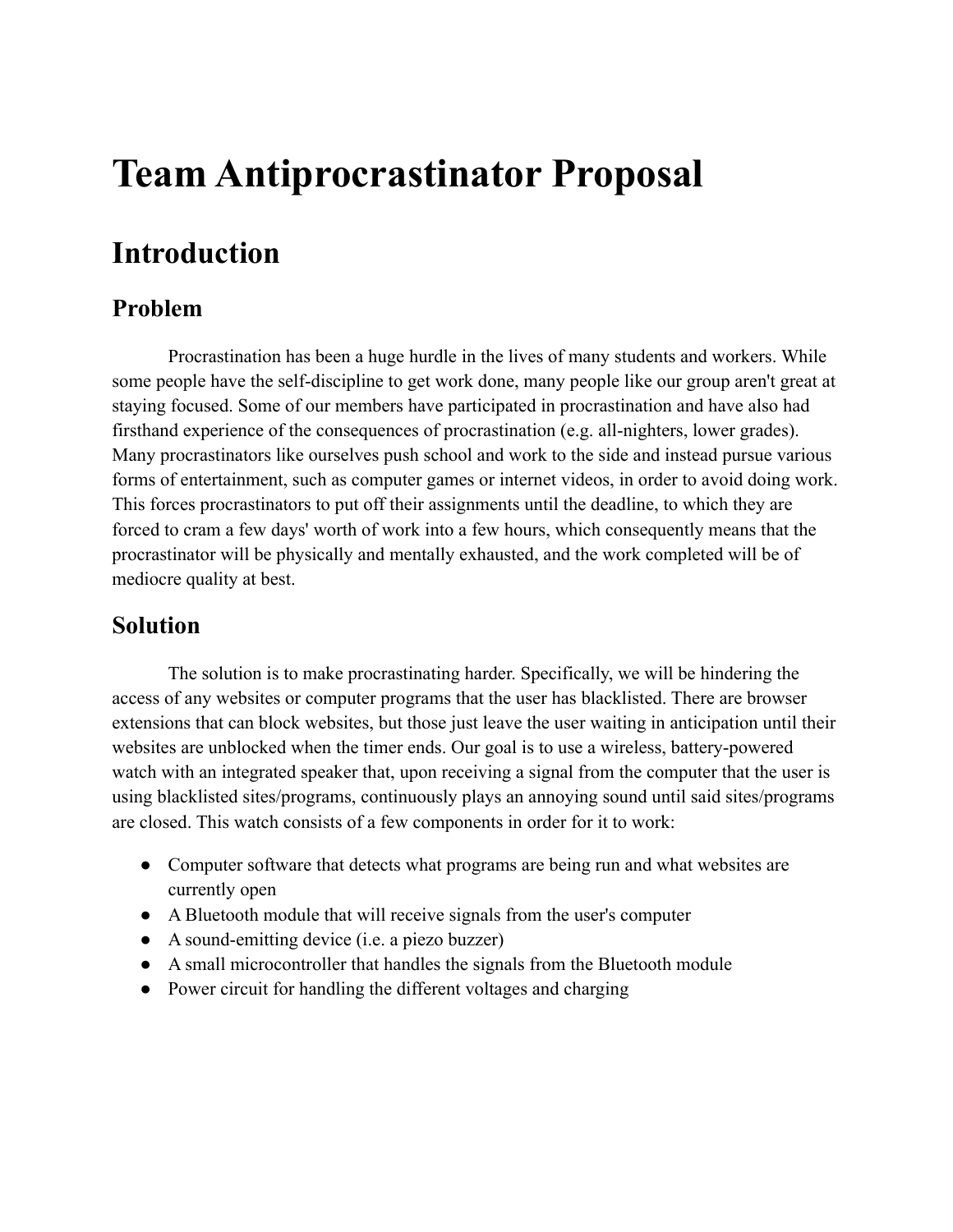### **Visual Aid**



### **High-Level Requirements**

- The watch must be able to wirelessly connect to the computer via Bluetooth.
- The watch's output must be noticeable/annoying to the user for the watch to be effective at deterring procrastination (between 40-60 dB).
- The delay between opening/closing a blacklisted website and the watch buzzer turning on/off should be small (less than 3 seconds).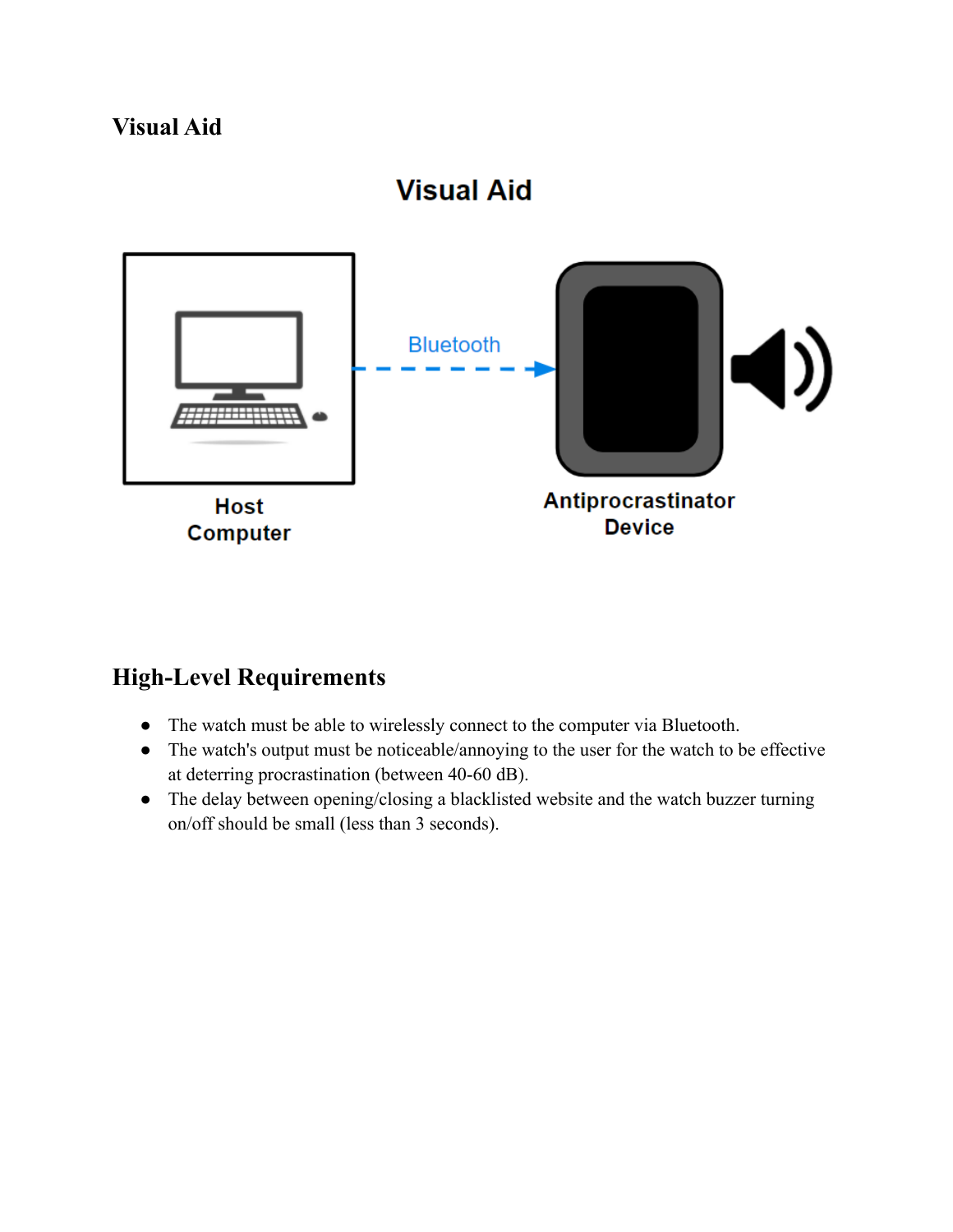# **Design**

### **Block Diagram**



#### **Block Diagram**

#### **Subsystem Overview**

#### **Power Subsystem**

The Power Subsystem provides all of the power for all of the components in our device. Using the 3.7v battery and the 3v voltage regulator, the Power Subsystem is able to provide all of the necessary voltages that the various components in our device use. The Power Subsystem connects to the Control and Output Subsystems by providing 3.7v to the board microcontroller. It also connects to the Control Subsystem by providing 3v to the Bluetooth module. Lastly, it provides 3.7v to the piezo buzzer in the Output Subsystem.

#### **Control Subsystem**

The Control Subsystem receives any Bluetooth data coming from the host computer so it knows what to tell the microcontroller (e.g. to turn the piezo buzzer on/off). The Bluetooth module in the Control Subsystem gets the Bluetooth data, and then relays it to the board microcontroller. The Control Subsystem connects to the Output Subsystem by the board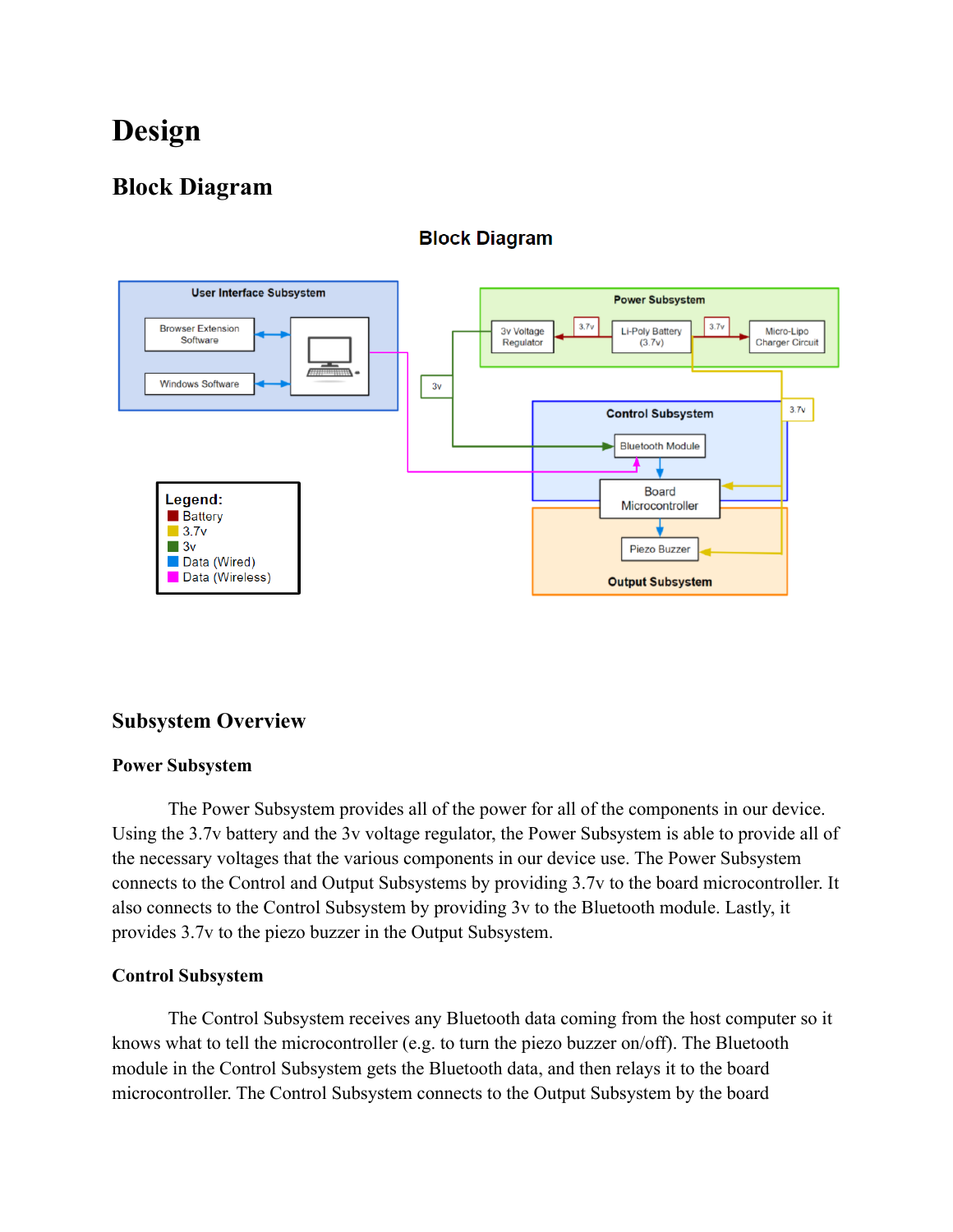microcontroller generating a 1000 Hz square wave, which is sent to the piezo buzzer in the Output Subsystem.

#### **Output Subsystem**

The Output Subsystem receives waves from the board microcontroller and plays it out loud via the piezo buzzer in the Output Subsystem. The Output Subsystem's main function is to annoy the user (via the loud piezo buzzer) whenever a blacklisted website/program is opened, and it keeps playing until the blacklisted websites/programs are closed. The effectiveness of our project depends on the Output Subsystem.

#### **User Interface Subsystem**

The User Interface Subsystem reads programs and websites running on the user's host computer. The user can whitelist/blacklist websites/programs via Windows software and browser extension software. The detection of blacklisted websites/programs and the user interface to add websites/programs to the blacklist/whitelist is provided by the software in the User Interface Subsystem. When the software detects a blacklisted website/program running, it sends a wireless signal via Bluetooth to our device's Bluetooth module, which is how the User Interface Subsystem connects with the Control Subsystem.

#### **Subsystem Requirements**

#### **Power Subsystem**

The Power Subsystem must be able to supply a continuous voltage of 3.7 volts to the piezo buzzer and to the board microcontroller. It also must be able to step down 3.7 volts to 3 volts. And it must be able to supply a continuous voltage of 3 volts to the Bluetooth module.

#### **Control Subsystem**

The Control Subsystem must be able to receive a Bluetooth signal sent from a host computer to the Bluetooth module. It must also be able to interpret the signal received by the Bluetooth module to instruct the board microcontroller to turn on/off the 1000 Hz square wave.

#### **Output Subsystem**

The Output Subsystem must be able to send a 1000 Hz square wave generated by the board microcontroller to the piezo buzzer upon instruction by the Bluetooth module (in the control subsystem). It must also be able to stop sending a 1000 Hz square wave upon instruction by the Bluetooth module (in the control subsystem). The piezo buzzer must be able to output a 1000 Hz square wave (generated by the board microcontroller) whenever the board microcontroller sends a 1000 Hz square wave to the piezo buzzer.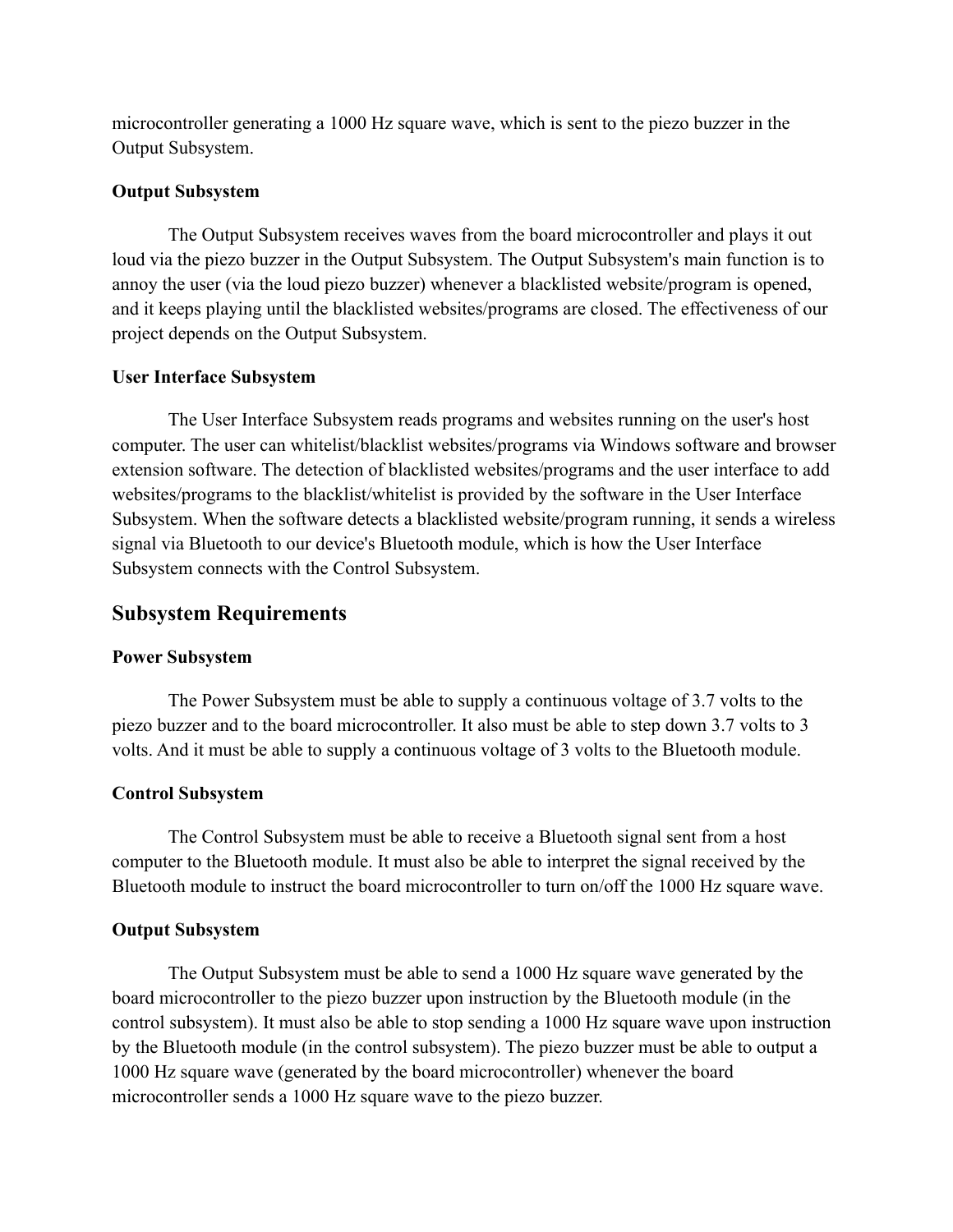#### **User Interface Subsystem**

The User Interface Subsystem must be able to allow a user to add/remove applications/websites to a blacklist/whitelist managed by the browser extension software and Windows software. It must also be able to detect what applications and websites are running/open. It must also be able to send a 'start'/'stop' signal via Bluetooth to the Bluetooth module (in the control subsystem) when a blacklisted/whitelisted application/website is opened/closed.

### **Tolerance Analysis**

- The most difficult and also crucial part of the project will likely be the Bluetooth connection that needs to be made by the module. The connection needs to be consistent and not drop or have too much interference for the project to be effective. Having the signal drop while the user has just accessed a banned site could cause the device to continue to annoy the user even after exiting the website. The best way we can prevent this is to test locations of the watch to determine optimal distances from the computer to the Bluetooth module to decrease chances of losing the signal.
- The battery power and charging system may also pose difficulty as we will have to determine how long to charge the watch and how long it will be before it runs out of batter while it is powering out system. We will use the battery in conjuction with our modules to make sure we not only have a sufficiently powerful battery that can hold a good amount of charge, but also that it can be as small as possible because it is attached to the users wrist and shouldnt be too heavy.

### **Ethics and Safety**

In the interest of following principle 1.2 of the ACM Code of Ethics, we will ensure that the possibility of being injured or harmed by our project is minimal by selecting a piezo buzzer with a low decibel range that match our requirements of being 40-60 dB as to not harm the ears of our users [3]. We hope to respect privacy and honor confidentiality of our users as stated in principles 1.6 and 1.7 by having users input the desired websites and programs to blacklist rather than automatically collecting data on the users browsing habits and having the device decide [1]. We will act in accordance with principle 2.9 by thoroughly testing and updating the functions of our device to make sure it works as intended, focusing on specifically making sure that the device is able to detect user-inputted websites and programs, and emitting a safe level of noise when doing so. In the same vein, we will ensure that this data remains secure so that there are no potential leaks of information of any kind. In order to follow the guidelines of the IEEE Code of Ethics, we will keep the safety, health, and welfare of the public as a top priority when designing our project [2]. Our project involves a lot of potentially dangerous electrical components. Should